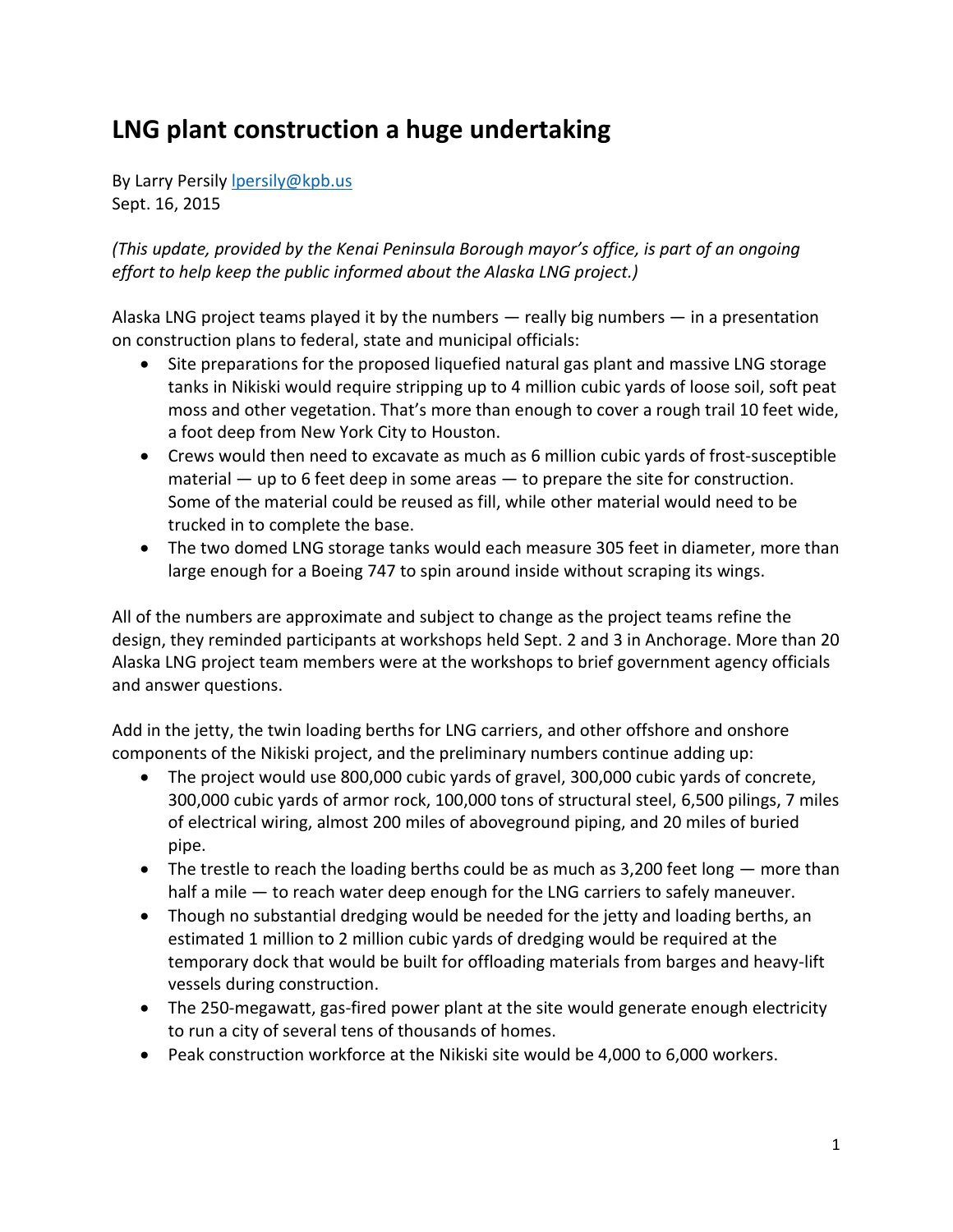## **PLANNING WORK CONTINUES**

The LNG team reported that ongoing engineering and construction planning includes several goals: Limit truck traffic in the area as much as possible, limit dredging as much as possible, and maintain public access throughout the area as much as possible.

The informational workshops were part of a series provided by Alaska LNG for regulatory agencies. The project partners — ExxonMobil, BP, ConocoPhillips, TransCanada and the state of Alaska — plan to submit their second draft of environmental and engineering reports to the Federal Energy Regulatory Commission in first-quarter 2016. The final reports and complete project application could come third-quarter 2016 as the partners work through regulatory and permit issues for the \$45 billion to \$65 billion project to move Alaska North Slope gas to market.

In addition to the LNG plant at Nikiski, the project includes 806 miles of pipeline to reach the plant site from North Slope gas fields and a gas treatment plant to remove carbon dioxide and other impurities before the gas enters the pipeline.

Alaska LNG has been buying up property around the proposed plant site in Nikiski, accumulating ownership or options on about 600 acres of the 800 to 900 acres needed for the operation. Team members reported that demolition could start later this month on some structures. They also are doubling their security patrols in the area in response to community concerns.

The actual footprint for the LNG plant, storage tanks, power plant and other support buildings would total approximately 200 to 300 acres. The teams explained that the rest of the land is to provide a safety, noise and light buffer for neighboring property owners, plus work space to support the construction effort.

If the partners give the go-ahead to start construction after completing their regulatory work, commercial negotiations and financing, the mobilization, fabrication of modules, site work and construction would take several years, with the first LNG production coming in the seventh year after a final investment decision to proceed, the teams explained. If the project proceeds under the current schedule, the first LNG carriers would load up in 2025.

## **OFFLOADING FACILITY COMES FIRST**

There is a lot of work to get to that first cargo.

Before significant construction could begin, the material offloading facility would need to be built. The current plan, subject to change, has it just north of the LNG carrier jetty. With a 1,500-foot-wide frontage for offloading from heavy-lift vessels (called lift-on, lift-off) and a side facility with a 500-foot face for roll-on, roll-off deliveries, the freight dock could see 250 LNG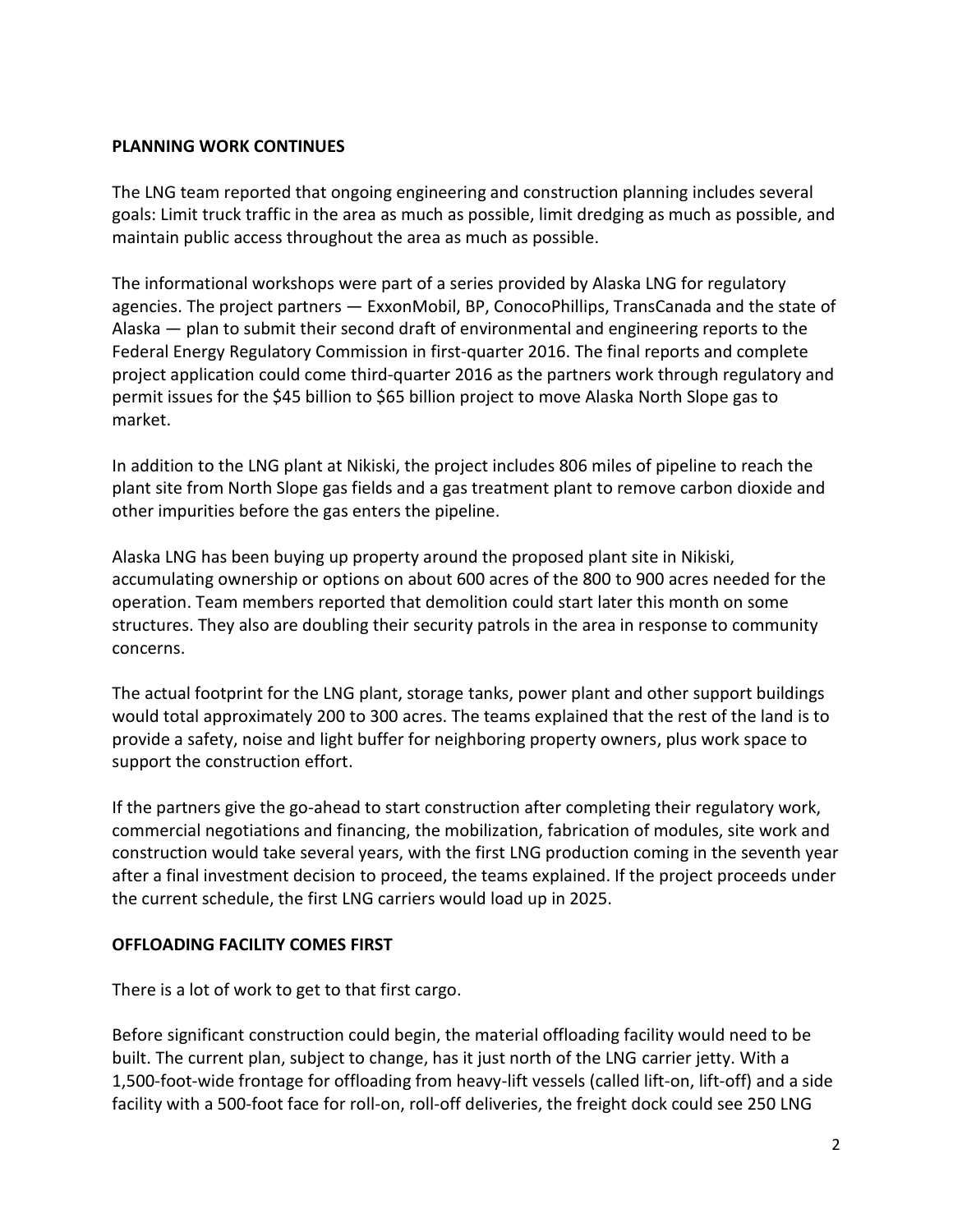plant modules delivered by 60 ships over a three-year period. Riprap — heavy rocks stacked atop each other — would be installed on either side of the facility to protect the shoreline.

Each prebuilt module could weigh as much as 6,000 tons. Self-propelled modular trailers would haul the huge pieces to the plant site.

The freight dock would be dismantled at the end of the project.

Water depth at the proposed site for the offloading facility is only about 15 feet and would need to be dredged to 30 feet, the teams said. Estimates are that would require moving 1 million to 2 million cubic yards from the seabed. "We are continuing to study how we can minimize that," a team leader said. The dredged area would measure about 3,200 feet by 1,500 feet, depending on the final design and seabed slope.

The project continues to collect data on currents, waves, sediment, sea floor bathymetry and other conditions in the area. There are plans to excavate a sample pit in the seabed in the second quarter 2016 to measure how much and how quickly it fills in.

Disposal sites for any dredging material are still being considered, including upland and at sea. Upland disposal could be used to protect the shoreline from erosion or for fill at the project site. Any decisions on disposal sites will be based on the composition of the dredged spoils and in close consultation with government agencies.

In an effort to limit truck traffic on heavily traveled Kenai Peninsula highways, the teams reported that as much as possible construction materials arriving in Anchorage or Seward would be barged to Nikiski.

# **CONSTRUCTION SITE SERVICES**

Even before the material offloading facility is under full construction, Alaska LNG would build "pioneer camps" at the plant site, the first housing for the first work crews. During construction, until the project builds its own power generating plant, Alaska LNG may buy electricity from a local provider — that's one of the issues still undecided.

Currently, Alaska LNG plans to drill its own water wells, estimating its maximum needs during peak construction at almost 400,000 gallons a day, or enough for 4,000 to 5,000 people, according to U.S. government water-use estimates.

Current plans indicate no water would be withdrawn from Cook Inlet for plant operations, the teams said. The liquefaction equipment will be air-cooled, not water-cooled.

Alaska LNG plans to build a secondary-level treatment plant on site for domestic sewage, and is still looking at options for proper disposal of industrial waste.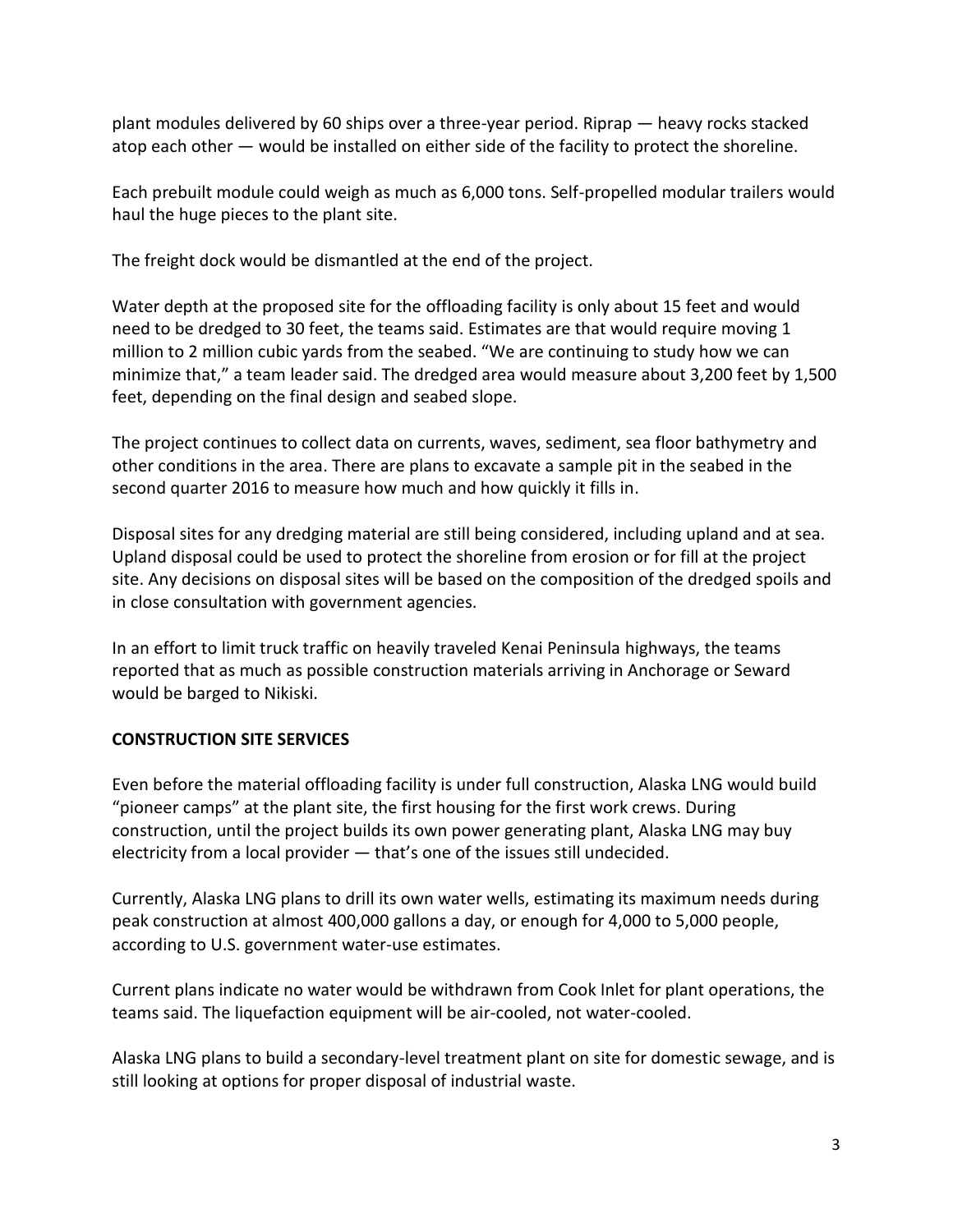The mission statement for handling construction waste is "reduce, reuse and recycle," with the teams reporting there could be an estimated 7,500 tons of wood waste in addition to the 4 million cubic yards of vegetation from site clearing. The teams are working to determine "what can be handled locally, what can be handled on site, what has to be hauled away."

## **JETTY DESIGN CONTINUES**

The jetty stretching out to the loading berths would be built in an area suffering from coastal erosion. The teams gathered geotechnical data this summer and plan to include "positive erosion control" in the project design, such as rock armor. "It needs engineering attention," they said.

By going out 3,200 feet with the jetty, the project can avoid dredging at the loading berths. The 15 to 20 LNG carriers that would call at Nikiski each month could range up to 1,100 feet long, with a width of 165 feet and a 39-foot draft. Because sea ice moves through the area, Alaska LNG has ice experts looking at building "ice mitigation structures" — large concrete caissons in the water that would break up the ice as it flows by. The teams are still evaluating the options and running models on ice build-up and currents.

A service vessel facility may be built off to the side of the loading jetty to accommodate the four tugs the project anticipates would be needed for docking the LNG carriers, along with other smaller service vessels.

## **AIR QUALITY, SAFETY CONSIDERATIONS**

On land, the project continues gathering data on air quality levels, noting that the LNG plant will need to stay within emissions limits for the industrial area that already includes a refinery (Tesoro), a fertilizer manufacturing plant (Agrium, which is considering reopening the closed plant), and a small LNG plant (ConocoPhillips) that has operated since 1969.

The LNG plant will require safety flares for pressure release or other emergency use. The teams reported the current plan is to avoid a single tall flare tower, and instead install a ground flare system behind 30-foot-high barriers to help block the noise and light.

The liquefaction process itself "is a giant refrigeration system," a team leader explained, "not much different from an air conditioner." In addition to supercooling the methane down to minus 260 degrees Fahrenheit to reduce it to a liquid 1/600<sup>th</sup> the volume of its gaseous state, the plant will remove any remaining water in the gas stream that made it through the North Slope treatment plant.

The LNG plant will take down the water to 0.1 parts per million. Water in the gas stream turns into ice in the liquefaction equipment — not a good thing.

#### **PRUDOE BAY DOCK EXPANSION**